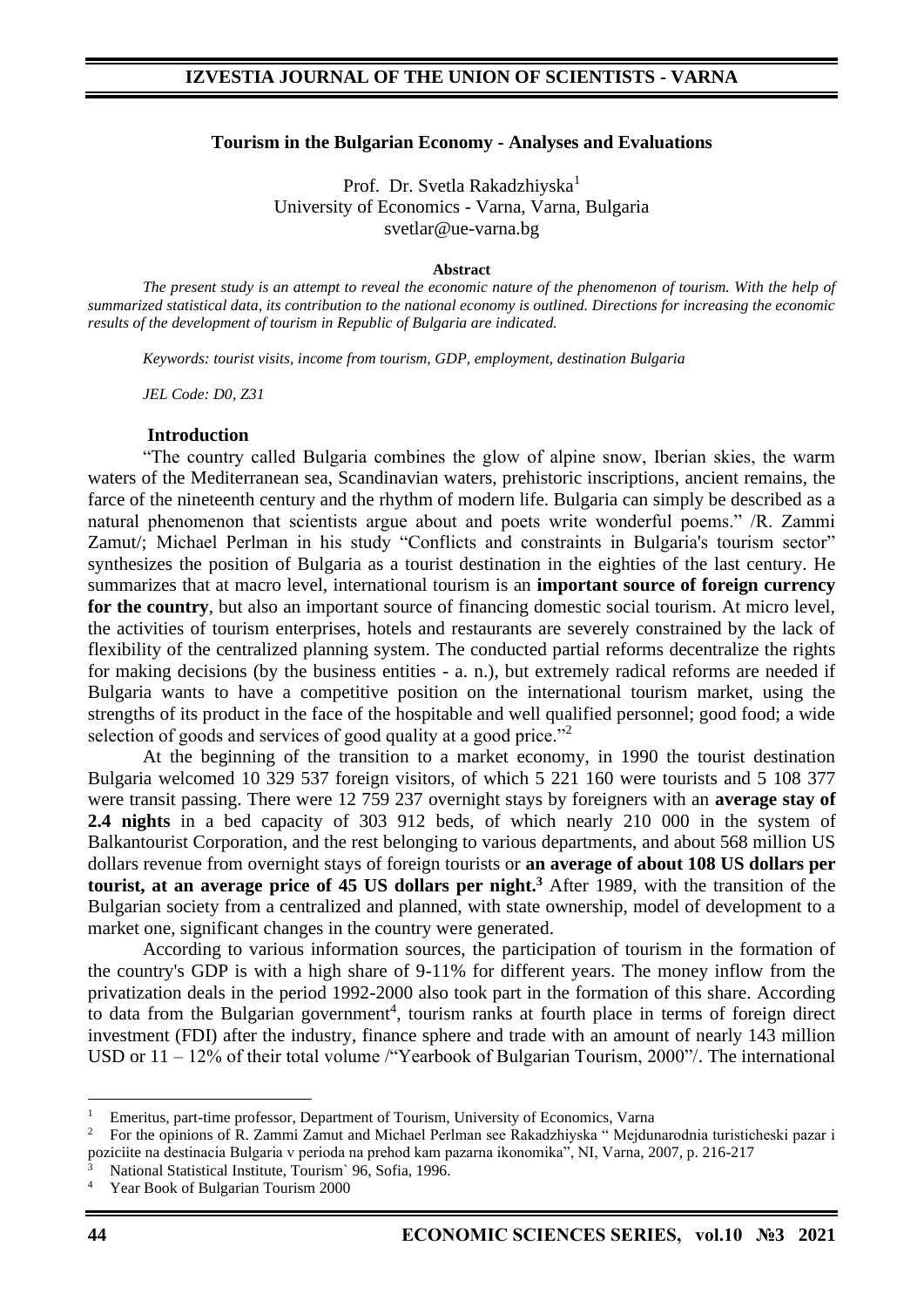hotel chains "Hilton", "Iberotel", "Iberostar", "Princess", "Radisson-SAS" were attracted. In the field of tourism, a significant part of investments come as advance payments from foreign tour operators against future services, a fact that allows the transaction to be reported as FDI. At the same time, the finding is made that the productivity in the sphere of tourist services, expressed through the **price of labor, is low** - at an annual salary for 2000 total for the country - BGN 2,416, in tourism it is BGN 1,678, or **about 69% of the total for the country**, given the well-known fact that labor productivity in the field of services, especially tourism, related to the provision of effects between individuals, is difficult to measure.<sup>5</sup> However, the high share of the tourism sector in the country's GDP reveals its potential to be a **prerequisite for the overall "expansion" of the economy**, as it is a consumer of many different goods and services from the other economic sectors in order to ensure its own development.

The description revealing the state and role of tourism in Bulgaria for the economy in the first decade of radical changes in the country such as: participation in GDP formation, impact of privatization and of foreign tour operators, source of foreign currency, labor costs in the sector, business parameters, highlights the aspects of the economic nature of tourism, manifesting itself also today, although with different parameters and ratios.

The present study is an attempt to characterize and evaluate the current economic parameters of tourism development in the country for increasing its effectiveness and efficiency.

The research methods are theoretical analysis and synthesis, comparative analysis of statistical data and data from specially conducted studies. Evaluations are formulated on this basis. The aim is to draw the attention of the factors responsible for the development of tourism in the country towards improving of their activities to achieve better economic results.

### **1. Theoretical aspects of the economic essence of tourism**

The highlighted text below is a quote from Stan. Ivanov (2004, p. 5)<sup>6</sup>: "Tourism, understood as "a set of activities of people traveling and residing in places outside their usual environment for no more than one consecutive year for the purpose of pleasure, business and other reasons unrelated to an activity for which remuneration is received in the places visited" / WTO (2001, §1.1.) /,is above all an economic phenomenon. In order to satisfy their needs some of the people, called visitors, travel outside their permanent residence in order to consume in exchange of payment a tourist product produced by tourist enterprises, where, unlike other economic activities, the consumer is spatially moved to the product. The production and consumption of the tourist product give rise to specific impacts of tourism on the surrounding environment in which it develops. Depending on their sphere of manifestation, they are divided into economic (on the economic environment), social (on the social environment) and ecological (on the natural environment) influences / Mathieson & Wall (1982). Among them, the economic impacts of tourism are of particular importance. Depending on their scope, the economic impacts of tourism can be divided into micro and macroeconomic. Under microeconomic impacts of tourism (MEIT) we understand those of its influences which are manifested at the sectoral level - dynamics of the level of prices of tourist products, sales volume of tourist enterprises, income of people employed in tourism and others. They can also be referred to as intra-sectoral influences of tourism. In contrast, the macroeconomic impacts of tourism go beyond the boundaries of the sector and transfer the conseqences of tourism development upon the whole economy at a given territorial level of analysis - local, regional, national, supranational. These include the influences of tourism on the balance of payments, employment and income of labor force, the generation of revenues from taxes and fees in state and municipal budgets, diversification of the sectoral structure of the economy, stimulating of economic growth, seasonality in economic activity, changes in the level of prices, secondary costs

<sup>&</sup>lt;sup>5</sup> Rakadzhiyska Sv., cit. source p.231-232<br><sup>6</sup> We use this text because it accurately

We use this text because it accurately and completely characterizes the economic nature of the phenomenon of tourism.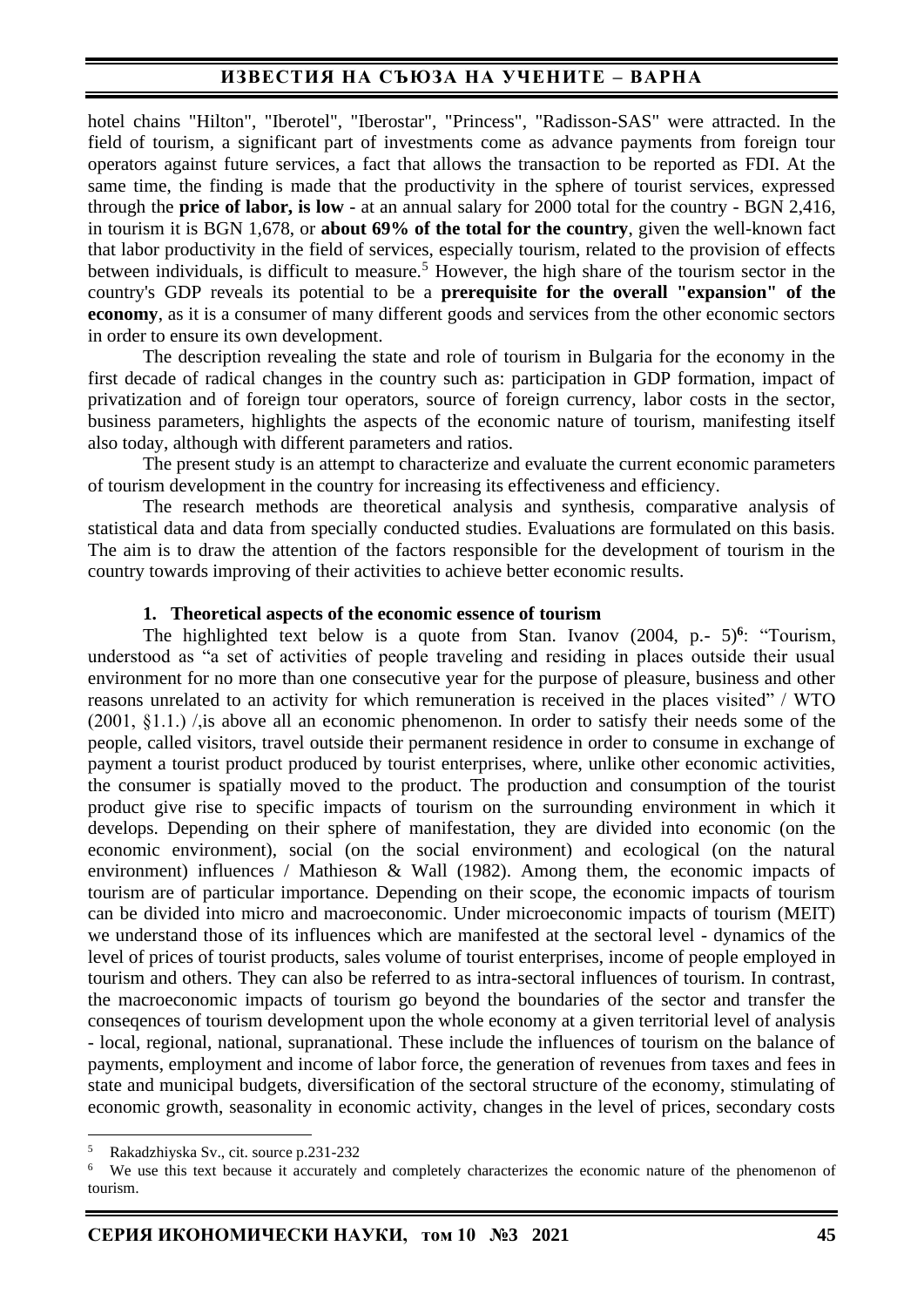# **IZVESTIA JOURNAL OF THE UNION OF SCIENTISTS - VARNA**

and lost benefits and others. The micro and macroeconomic impacts of tourism are interrelated. Initially, the costs of visitors for the purchase of tourist services and goods give rise to the microeconomic influences of tourism, which through the transmission mechanism of the costs of tourist enterprises for intermediate consumption of production factors and the costs of employees in tourist enterprises for final consumption, leads to a transfer of the primary impulses on other sectors of the economy and transformation of microeconomic influences into macroeconomic ones. At the same time, once transferred to the supra-sectoral level, MEIT have a reverse effect on the revenues of tourism enterprises, the level of prices of tourist services and goods, etc., which in their scope are microeconomic impacts."

V. Kazandjieva (2007, p.262-263) notes that "one of the main characteristics of tourism is that it is an integral phenomenon that develops on the basis of the functional relationships of tourism activity with other sectors of the economy, realizing through the consumption of tourists their production. In this way the multiplier effect of tourism is manifested... The direct (primary) effects are a result of the expenses of tourists for goods and services in hotels, restaurants, shops and tourist facilities, for export of goods caused by tourism (expenses of foreign tourists in the country are characterized as hidden export - a. n.) or for investments related to tourism in the visited place. Indirect effects are a consequence of the direct ones and are determined by the funds spent by hoteliers and restaurateurs on the purchase of goods from local suppliers, which in turn also incur expenses for wholesale purchases. The induced effects are caused by the changes in the consumer spending of the local population - a result of additional personal disposable income."

Interests in tourism as a business are generally determined by the opportunities to realize a specific product, a privilege of certain territories, difficult to imitate and possessing potential competitive ability; achieving of an export effect without movement of commodity masses abroad; the creation of additional incentives for the development of branches and activities of industry, agriculture, transport, construction, services, etc.; the provision of a significant number of direct and indirect jobs; the construction of specialized infrastructure and superstructure, which represent a new material wealth for the tourist area and its population; activation of the various artistic crafts, which revive and maintain the national traditions, but also represent a basis for the development of the trade in art objects and performances; in international exchange are included goods and services that are not directly subject to international trade; the level of costs for maintaining of ecological balance is relatively lower; the possibility to redistribute gross domestic product (GDP) from more strongly to less developed regions through transfer of income and capital. (Rakadzhiyska,2017, pp. 9-11).

However, the successful development of tourism is also related to **features** such as: **seasonality**, which determines the uneven, cyclical nature of demand, supply and consumption of tourist services and goods; **higher degree of extensiveness in relation to a specific territory**, because it is a significant "consumer" of high quality territory to ensure "spatial comfort" of tourists; **need for increased capacity of the common infrastructure**, in order not to create an effect of overcrowding, when serving tourists as an "additional" population for the visited area; **diversity of the tourist product** in order to attract more tourists; **readiness of the local population to receive and serve tourists**, without which there is no real cultural and comfortable environment for the tourist business.

It is known that the development of tourism is stimulated predominantly in economically weaker areas, because exactly they are rich in significant tourist resources. In order to ensure the provision of tourist services, however, it is necessary to build an appropriate infrastructure and superstructure, to engage qualified staff. It is necessary to seek the services of foreign capital and foreign investors. The tourist product created in this way is mainly intended for foreign tourists, as they are expected to provide return on investment and exchange earnings. After the construction of the tourist entities, their management and the sale of the tourist product are again taken over by foreign companies due to the lack of qualified local staff. Thus, the prices of tourist services are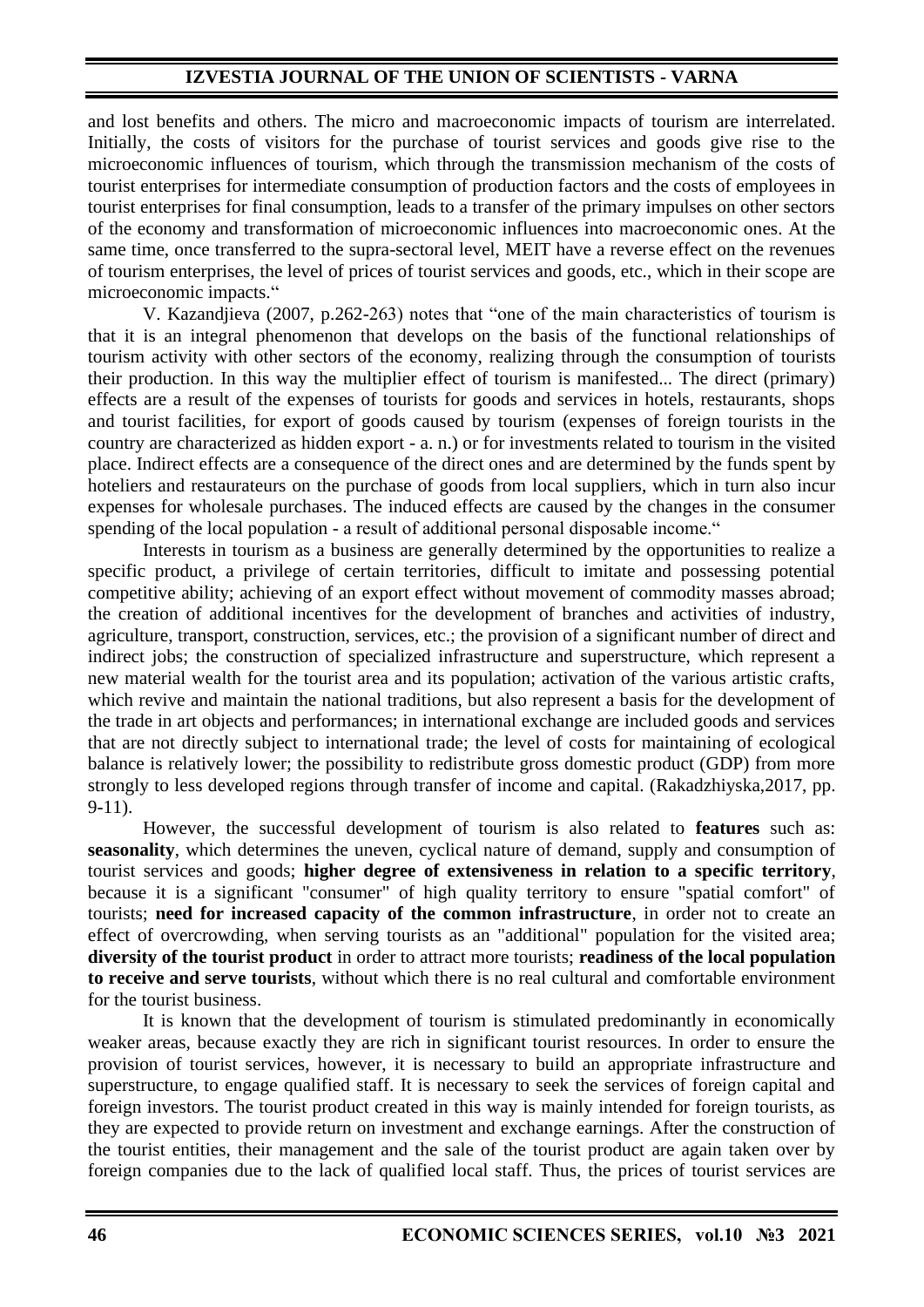completely under the control of the powerful foreign transporters, hoteliers and tour operators instead of the hosting country. The bigger part of the profits is repatriated. This type of tourism development contributes very little to the improvement of the local economy. The population earns little by engaging in the provision of services which do not requiring high qualification and the sale of local goods and souvenirs.

The development of tourism causes higher inflation. The investments made, the offer of specific services, the "tourist rent" for the uniqueness of the resources, the remuneration of qualified labor, raise the prices in the destination and cause higher growth of inflation than in the non-tourist areas. The local population is forced to pay extra for their purchases while at the same time is suffering a deterioration in the quality of service, as the objects servicing tourists displace those servicing the local population.

Inflation in tourist areas is also rising due to rising of land prices. The increased demand for limited plots of land for the construction of tourist infrastructure and superstructure, as well as for villa construction, leads to a rapid and significant increase in prices. Of course, this process brings good profits to construction developers, real estate traders, landowners, but at the same time it forces locals to pay more for their own homes, as well as higher land prices.

Additional high inflation is supported also by the rising costs of cleaning up the increased amounts of waste that accompany mass tourist flows, as well as those to maintain tourist attractions, often subject to destruction and vandalism. A classic example in this regard is the behavior of teenage tourists in various, mainly seaside resorts, which after significant doses of alcohol, cause damage to tourist sites, park plantings, deform children's entertainment facilities, etc. All these costs are usually borne by the local taxpayer (although there are sanctions for violators), who pays more and higher fees.

The problem of providing the necessary qualified labor force is becoming more and more serious. Usually during the main seasons the local labor force is not sufficient. It is necessary to attract workers from outside the host community. If the provision of tourist services is mainly concentrated in foreign companies, they usually "import" their own staff. At the same time for lowquality services workers from outside can also be employed, as outside labor is generally cheaper. In such cases, mostly immigrants are hired. The host community incurs additional costs in connection with the security, accommodation, transport, health and other types of servicing of the "external" workers without a guarantee for the quality of service.

Complex is the income and expenditure model for the host community, arising also in terms of construction, maintenance and operation of common infrastructure, which provides conditions for quality residence of tourists, but also has a direct bearing on the quality of life of the local population. Every year the preparation for the tourist season requires reconstruction and modernization of the road network; providing the necessary quantities of water, electricity and fuels (petroleum products) in order to meet their increased consumption during the stay of tourists; expansion and possible restructuring of parking spots, trade and entertainment spaces; increasing the opportunities for medical care, for the provision of various household services (laundry, dry cleaning, communications, etc.). It is possible that the individual host community may not be able to meet all these additional costs, especially if the level of prices of tourist services and the turnover volume of tourist enterprises do not guarantee sufficient compensation through the tourist fee or taxes. The result is a deteriorated quality of service to tourists and the local population (forming of queues, traffic jams, water regime, etc.). In these cases, the development of tourism meets the apparent or tacit resistance of the local population, and tourists are reoriented to visiting other destinations.

As a large-scale "consumer" of territories, tourism often competes with other economic sectors. It can "displace" the agricultural activities needed to feed the host community because it guarantees a higher income for farmers engaged in the provision of services and attractions to tourists. The problem is further exacerbated by the inaccurate methods used to prove or disprove the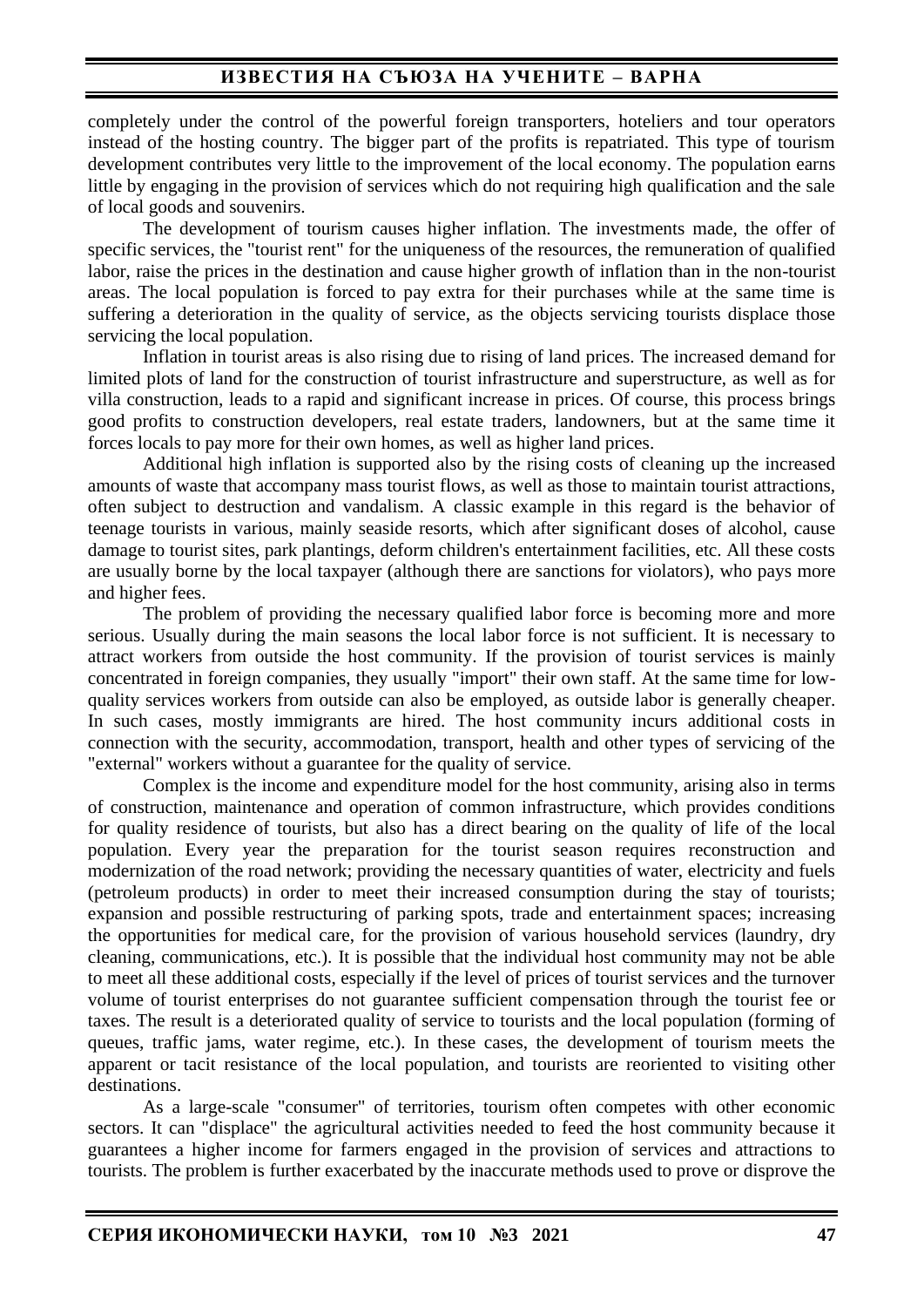benefits that could be realized for the local population from the development of tourism instead of other economic sectors.

The peculiarities of tourism contribute to the high degree of crisis threats, often shocking**<sup>7</sup>** (climate cataclysms, terrorist attacks, etc.) for its development. It manifests itself both as a complex and fragmentary phenomenon. Its development is deeply permeated by all kinds of integration connections with all aspects of the manifestation of social life. It directly connects the achievements of modern civilization with the needs of people to live in harmony with nature, to get to know the cultural and historical heritage, traditions, way of life and themselves by trusting on direct contacts with the objects and subjects of their specific desires and interests. The creation and provision of extremely diverse,and at the same time complex tourist services presupposes the integrated participation of various suppliers - business and non-profit organizations, public and private companies, local and globally represented companies, where even the slightest lack of coherence between them raises a problem, impacting and discrediting everyone.**<sup>8</sup>**

The inclusion of more and more new and exotic destinations in the tourist supply, as a result of the large-scale expansion of tourism in the world, exposes tourists to an increased risk of natural, social, political and other cataclysms.

The high degree of elasticity of tourist demand also depends on external conditions of political, social, climatic and of other nature according to the guarantee they offer for the security and health status of tourists. The inherent vulnerability of tourists in the visited destination, especially foreigners, who, being in an unusual environment, usually find it difficult to orientate and therefore become an easy target for both criminal and terrorist attacks, causes strong fluctuations and redirection of tourist flows from one destination to another.

Tourism is a business which is determined exclusively by the image that tourists build in their minds about a specific destination when choosing a tourist trip. The way of communicating with them, which has an exceptional role in modeling of the tourist consumption, can become a factor generating crisis situations if it is based on false, misleading information and creates wrong image and notion in tourists about the destination.

The consequences of the crises for tourism are measured by a decrease in the values of the main indicators such as number of tourists or tourist visits, number of night stays or tour-days, amount of revenues, respectively expenditures for tourist consumption, share of tourism in gross domestic product on national and global scale, withdrawal of investments, reduction of capacities (beds, places in transportation units, places in catering and entertainment establishments, etc.), financial losses, job cuts, increase of the state expenses for compensation of damages, etc.

The dependence of tourism on many external factors and influences makes it an extremely dynamic field of action both for individuals wishing to undertake a tourist trip and for the business, which must guarantee them the opportunities for its implementation. Hence the need to respond quickly and competently to ensure the inherent beneficial effects of tourism on any economy by possibly adequate limiting of the negative impacts of external factors.

<sup>7</sup> The shock is perceived as an abrupt change in the conditions of existence and functioning of real objects, which create an impact on their condition and behavior over time. (See Iv. Stoykov, Iconomicheski Shockove, Ikonomicheski Izsledvania Magazine, BAS, Sofia, Vol. IX, Book 3, 2000, p. 5) Example: "Over 15 million tourists have replaced their beaches in 2016. Another 10 million sought new destinations, abandoning the resorts of France and excursions in Belgium." (See D. Nikolov, "Rast po Inertsia", "Economist" (BG) magazine, issue 12, 2017, p. 34). The change is in result of the terrorist attacks in Turkey, France, Egypt and Tunisia. After the accident at a nuclear power plant in Japan in 2011, tourism in the country "froze" to point zero. Years after the event, government-promised free airline tickets for foreign tourists have not aroused interest. The Covid-19 pandemic turns out to be a shock with a long-lasting, extremely negative effect on the overall development of tourism in the world..

<sup>8</sup> For the last eight years, 5 Bulgarian tour operators have gone bankrupt: four of them were partners for the country of foreign tour operators - Astral Holidays due to the bankruptcy of the large British tour operator Thomas Cook; Alma Tour, On Travel and Alpha Tour due to market problems as a result of a changed geopolitical situation and "Valerie-90" due to revoked license for violations.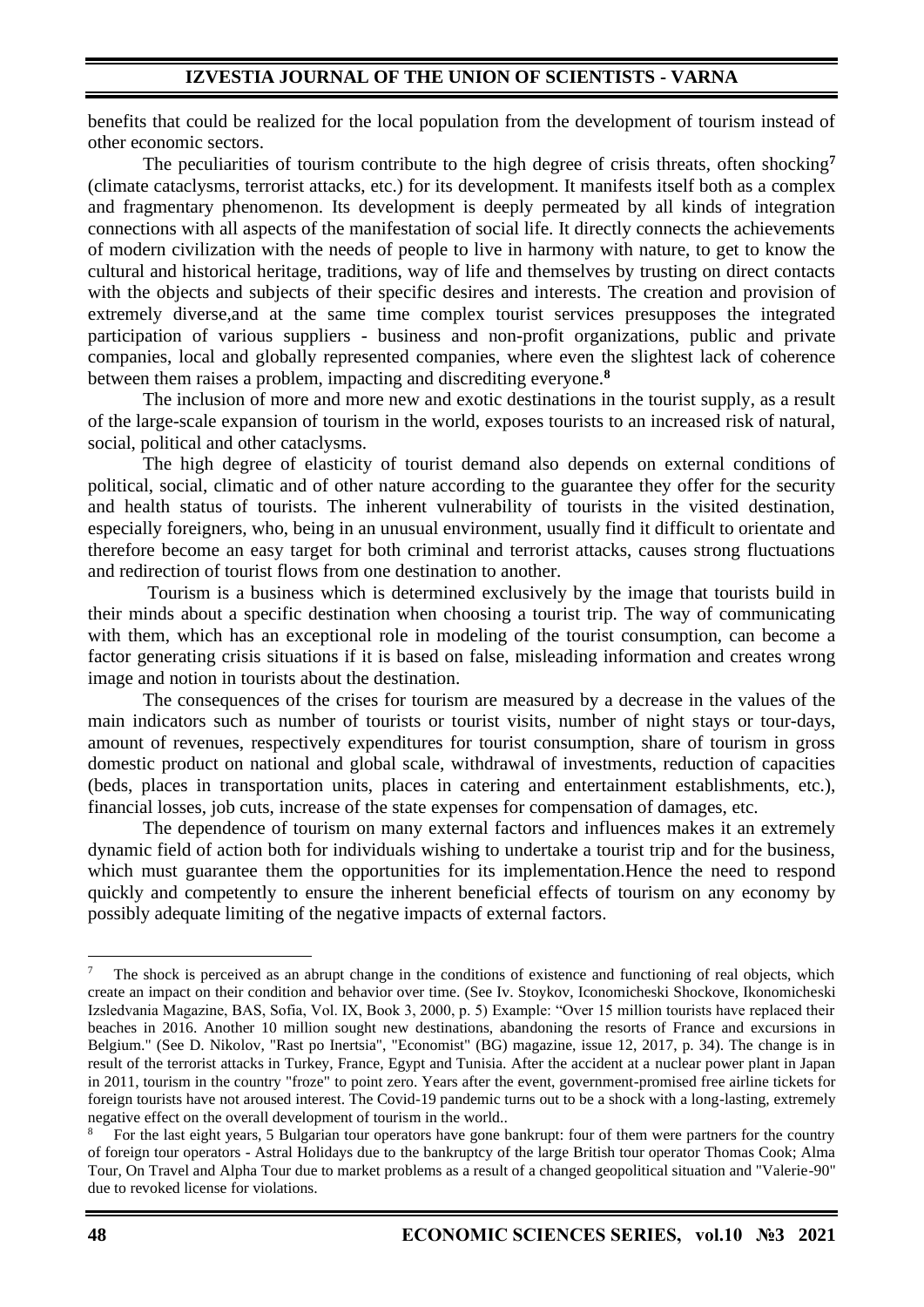The role of tourism in turning the set of services and goods into a valuable experience and from there into an unforgettable memory actually places it in the so-called "economy of experience" by B Joseph Pine II and James H. Gillmor (2013, pp. 26-27).which is based on the requirement "businesses to "orchestrate" memorable events for their customers so that the memory itself becomes a product."

The tourism business, which due to the intangible nature of the tourism product sells "promises" to its customers, providing them with information about the desired experiences, can't count on the future if these tourists do not turn their experience of the visit into a memory that will make them buy again. This peculiarity has a direct impact on the economic results of tourism development.

#### **2. State of tourism in Bulgaria. Economic results.**

About the state of international tourism, we can judge in the first place by the number of tourist visits (inbound tourism - a. n.) and the trips of Bulgarian citizens abroad (outbound tourism – a .n.). According to data from the Ministry of Tourism, in 2019 the country is visited by 9 311 681 tourists. By purpose of visit, they are distributed as follows: 62.9% for vacation and recreation, 18.9% for business, 6.7% for visits and 11.4% for other purposes.<sup>9</sup> Of the top 10 emitting markets for the destination, four are member states of the European Union. In descending order they are: Romania, Greece, Germany and Poland. The six leading emitting markets for the destination outside the European Union in descending order are: Turkey, the Republic of Northern Macedonia (RNM), Ukraine, the United Kingdom, Russia and Serbia. The emitting markets from the European Union form a total of 60.8% of the tourist visits. At the same time significant dynamics of the tourist trips to Bulgaria is observed. Growth of more than 10% was recorded for the markets of the United Kingdom, Austria, Hungary, Ireland, Croatia, Estonia, Cyprus and Portugal.<sup>10</sup> Growth of less than 10% was recorded for Greece, France, the Netherlands and Belgium. A decrease of over 10% was recorded for the markets of Germany, Sweden, Lithuania, Finland, Slovenia, Luxembourg and Malta.<sup>11</sup> A decrease of less than 10% was registered in Romania, Poland, the Czech Republic, Italy, Spain, Slovakia, Denmark and Latvia.

Tourist trips of Bulgarian citizens abroad, a total of 7,006,585, are highly concentrated in Turkey and Greece – 3 082 693; Romania and Serbia – 1 069 029; Germany and RNM – 875 374; Italy and Austria – 477 122; Spain and the United Kingdom – 381 550.<sup>12</sup> For the other 40 destinations for which data are registered, the number of tourist visits of Bulgarian citizens, which is 1 120 817, is distributed from 159 427 for France to 1 362 for Egypt. Significant dynamics are also observed here. The largest growths are marked by the destinations Georgia-530.7%; Bosnia and Herzegovina-106.2%; Montenegro-56.2%; China-37.9%; Japan-36.3%; Albania-34.5%; Croatia-16.7: Egypt-16.2%. The largest decline was registered for Belarus-57.5%; Armenia-52.4%; Qatar-42%; Moldova-38.9%; Monaco-31.9%; UAE-24.6% and Lithuania-23.6%. The predominance of tourist visits of foreign tourists by about a third compared to the outgoing trips of Bulgarian citizens abroad characterize Bulgaria as a tourist destination.

National Statistics Institute (NSI) data are used for the realized tourist consumption in the country. According to information from the satellite accounts of the NSI (2020), the final

Note: the missing 0.1% to 100% is probably due to a statistical error.

<sup>&</sup>lt;sup>10</sup> The largest growths are from Croatia-31.1%; Hungary-28.7%; Ireland-25.3%; the United Kingdom-20.7%; Estonia-18.9% and Cyprus-15.6%.

<sup>11</sup> The largest decline was from the emitting market Sweden-23.5%. Followed by: Malta-24.3%, Slovenia-22.4%, Lithuania-18.6% and Finland-16.7%. Although tourist visits from these markets are limited in the range of 38 000 – 3 500, the decrease with almost one third for Sweden, Slovenia and Malta, and with one fifth for Finland and Lithuania means a loss of more than 32 000 tourist visits to the destination from these markets alone.

<sup>&</sup>lt;sup>12</sup> The grouping is based on a similar average number of visits. For Turkey and Greece, it is about a million and a half for each country; for Romania and Serbia - an average of 500 000 each; for Germany and RNM - an average of about 430 000; for Italy and Austria - an average of about 230 000; for Spain and Great Britain - about 190 000 each.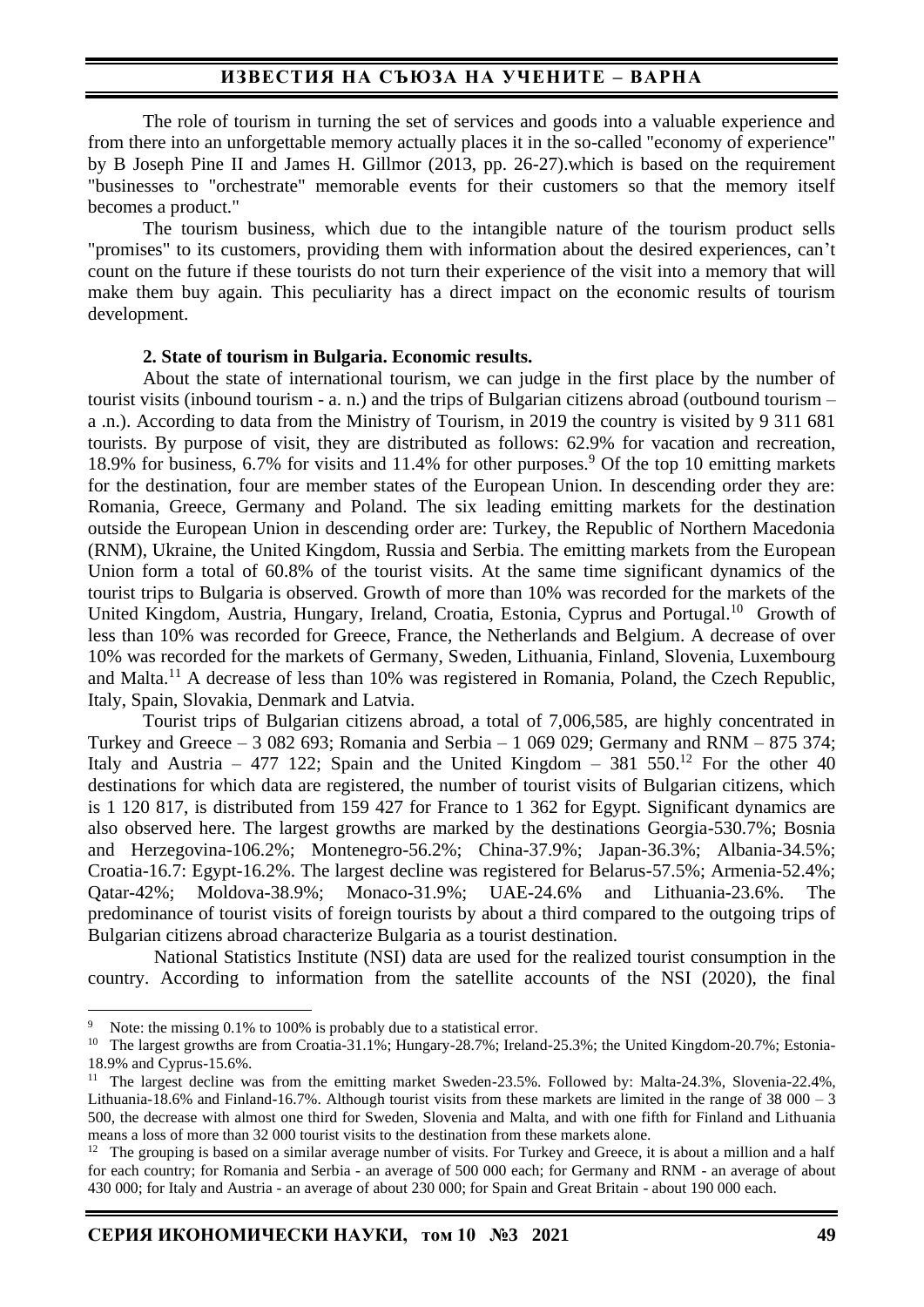## **IZVESTIA JOURNAL OF THE UNION OF SCIENTISTS - VARNA**

consumption of goods and services by foreign tourists amounts to BGN 8467.49 million, as 70% of this amount of BGN 5827.14 million is for typical tourist services, and BGN 2640.35 million. or 30% for other consumption. This means that on average one tourist has realized consumption for BGN 909 or about 464 euros, of which he has paid 636 levs or about 325 euros for typical tourist services. The amount for typical tourist services has the following structure: 39% or BGN 2153.79 million are from places of accommodation; 34% or BGN 2061.18 million are from restaurants and entertainment; 27% or BGN 1612.17 million are realized from other tourist services. The share of transport services in the item "other tourist services" is 47%. Again, according to NSI data (dynamic order TUR\_3.1.2.\_ HSS.xls) the expenses for tourist trips of the population over 15 years in 2020 are BGN 1 153 933 thousand as BGN 96 317 thousand are for the so-called tourist packages, i.e. tourist trips were purchased with a total price from a tour operator . Expenditures for business trips amounted to BGN 59 695 thousand. Of the total amount, BGN 974 892 thousand were spent in the country and BGN 182 041 thousand - abroad. The lack of official, summarized data on Bulgarian tourists in the country does not allow calculations to be made for the average spend per tourist. According to data from "Investor BG" (https://www.investor.bg/ikonomika-ipolitika/332/a/bylgarskite-turisti-sa-vse-po-malko...), in the last quarter of 2020 the Bulgarian tourists in the country were 471 thousand, with 63% less than the same period of 2019 (Therefore, their number for the same period of 2019 was about 768 thousand people; - A. n.). It is also stated that the average spend per tourist for a holiday trip is BGN 163, and for a business trip - BGN 197. According to data from the accommodation places, summarized by various interested institutions, it is known that Bulgarian tourists reside mainly in the lower categories of sites, the average stay is shorter with a tendency to actively use the extended weekend (Friday, Saturday, Sunday).

Calculations of the Institute of Economics and Politics (UNWE, 2021) according to BNB data for 2019 indicate that "revenues from tourist visits amount to EUR 3 835 million (sub-account "Travel" in the current account of the balance of payments) and represent 8.1 % of GDP. Expenditures of Bulgarian citizens for tourist trips abroad are about EUR 1 631 million. As a result, the net revenues from international tourism in the amount of EUR 2 204 million represent 37% of the exports of services and 11.3% of the total exports of the Republic of Bulgaria for 2019 (this means that an average net income from a tourist of around 237 euros remains in the country - A.n.) The average income per night stay is estimated at 63 levs (about 32 euros - A.n.), with an average stay of 4.7 nights. It is stated that the final consumption expenditures of the Hotels and Restaurants Sector have ensured the growth of the gross domestic product by 1.67 units (one of the highest multipliers in the economy). Every lev in the sector has created 0.73 levs of added value in the economy, and 0.34 levs represent compensations for the employees. Employment in the field of tourism has increased from 4.7% in 1995 to 10.9% in 2019, or from 134.6 thousand to 347.4 thousand people, i.e. 2.6 times. For comparison: according to the report of the World Travel and Tourism Council from 2019 (WTTC, 2019), tourism is the sector that created 10.4% of global GDP, and 47% of it is formed by only 5 countries - USA, China, Japan , Germany and the United Kingdom. Tourism has generated 319 million jobs or 10% of all. It is a leading export sector of services with a share of 6.5% of the world exports and 27.2% of the exports of services, with the highest growth of these exports from developing countries. The share of expenditures for holiday tourism is 78.5%, and for business trips - 21.5%. Domestic tourism accounts for 71.2% of the expenses incurred, and international tourism - for 28.8%.

The market share of destination Bulgaria in terms of international tourist visits is 1.3%, and in terms of the volume of revenues from them - 0.7% (UNWTO, 2020). From the point of view of world tourism, these shares are negligibly small, but for the country its participation on the tourism market is essential due to the potential that tourism has to develop and its importance for the national economy.

Particular is the role of tourism for the creation of specific infrastructure and superstructure,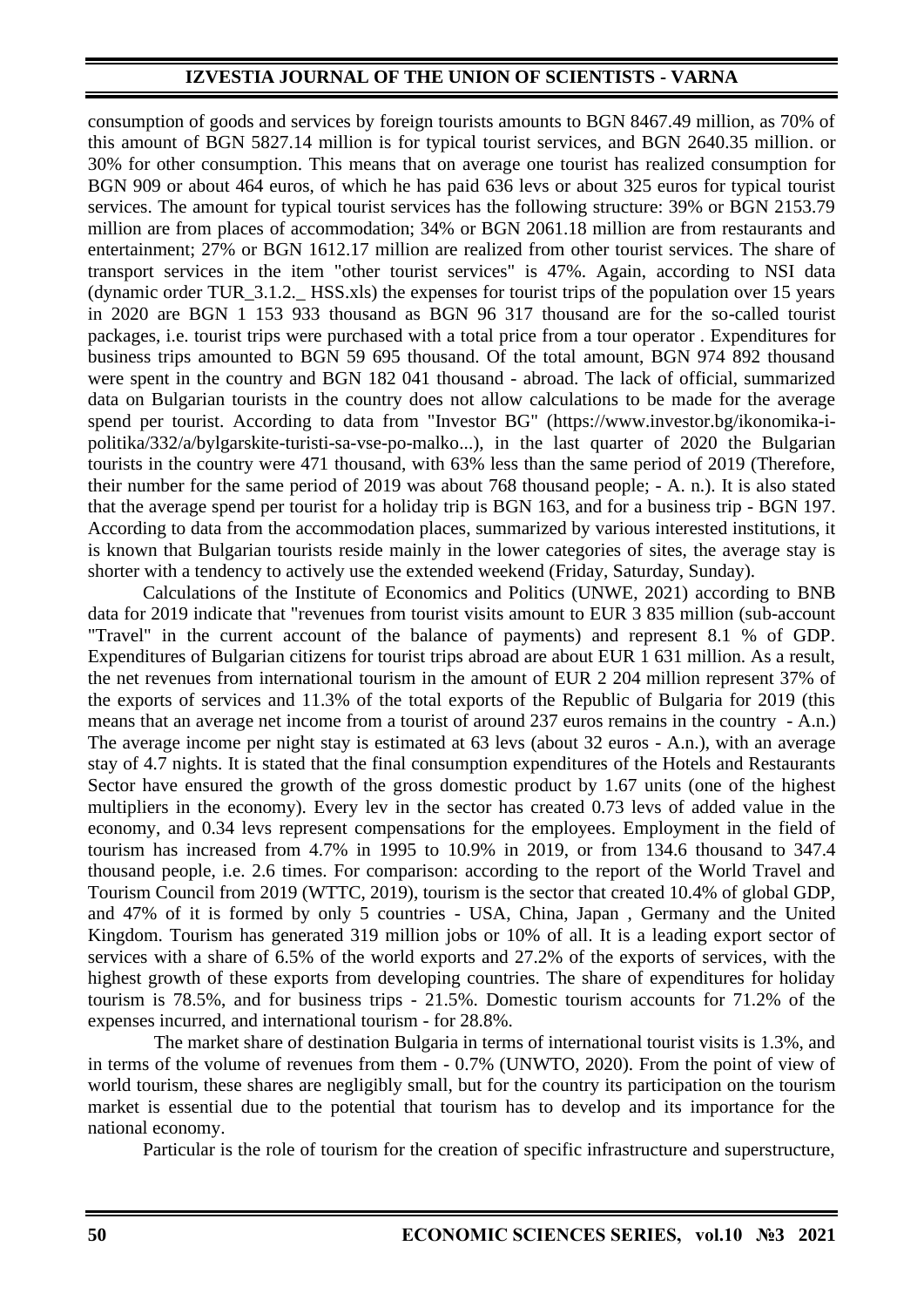which is unsuitable to use for other purposes.<sup>13</sup> The lack of specific, summarizing information on investments in tourism does not provide an opportunity to analyze its impact on the creation of material wealth of society. However, we are witnessing the rapid, in many cases, uncontrolled and in violation of the norms construction, which led to over-construction of tourist areas. As a result - a significant decline in the values of the indicator "occupancy of the bed capacity". According to the calculations of the cited Institute of Economics and Politics, the number of accommodation places (with more than 10 beds according to the NSI methodology - a. n.) has increased 1.3 times: from 2758 sites in 2012 to 3664 sites in 2019, as occupancy fell from 60% in 1990 to 36% in 2012 and was 39% in 2019. Two thirds of this base is in the Black Sea regions of Burgas and Varna. In addition, the NSI data, which are only for the operating sites - 3317 for 2020, show that 347 sites were closed. The number of closed sites is equal to almost 4/5 of the total number of accommodation facilities in the North-Central region, and almost twice the number of accommodation facilities in the North-Western region. The largest concentration of accommodation and number of beds is in the resort "Sunny Beach", respectively 117 sites and 42 343 beds. Next is the resort "Golden Sands", 78 sites with 31 745 beds. In third place with 22 sites and 9 283 beds is the resort "Albena".

The disproportionate capacity of the accommodation establishments in relation to the volume of tourist visits generates unfair competition and contributes to the fall in the price range.

## **3. Evaluations of the economic status of Bulgarian tourism. Necessary actions for increasing of the economic results.**

The derived, although incomplete data on the economic results of the development of tourism in Bulgaria allow the formulation of the following evaluations:

- the participation of tourism in the formation of the country's GDP is significant;
- tourism provides significant employment;
- generates foreign tourist flow, which generates foreign exchange earnings for the country;
- the spend for tourist services and goods, as well as for other types of consumption, on average per tourist are low, ie. tourism in the country is low-budget;
- remuneration in tourism is lower than the national average.

The main conclusion that can be made is that the real potential of the phenomenon of tourism is not used to achieve better economic results in accordance with the potential of natural and anthropogenic factors of the country, which arouse interest in fulfilling a tourist trip on its territory

Several main guidelines can be formulated for improving the economic results of the development of tourism in the destination Bulgaria. Without being ranked in order of importance, they are related to the need to: improve the management of the sector at all levels and clarity on the functions of the involved institutions and business, with an understanding of business affiliation to the market (compliance with market principles) and utilization of the natural and anthropogenic resources, which in their larger part a public good; significant improvement of marketing actions through their widespread application at national, regional and business level, taking into account the changing market and other conditions in order not to act "post factum"; significant improvement of the communication with the potential and real tourists, according to the extremely dynamic changes in this field; decisive improvement of the tourist product portfolio of the destination by linking it with the specifics of the territory where the tourists will use it; the predominant part of the services in the complex tourist product puts as a priority the provision of tourism with the necessary highly

<sup>&</sup>lt;sup>13</sup> The Covid-19 pandemic has shown that the hotel room can also be used as an office. This way of using accommodation places in tourist destinations will probably become widespread in the future due to the circumstance that the digitalization of business will allow "combining" the workplace with a place for recreation and entertainment.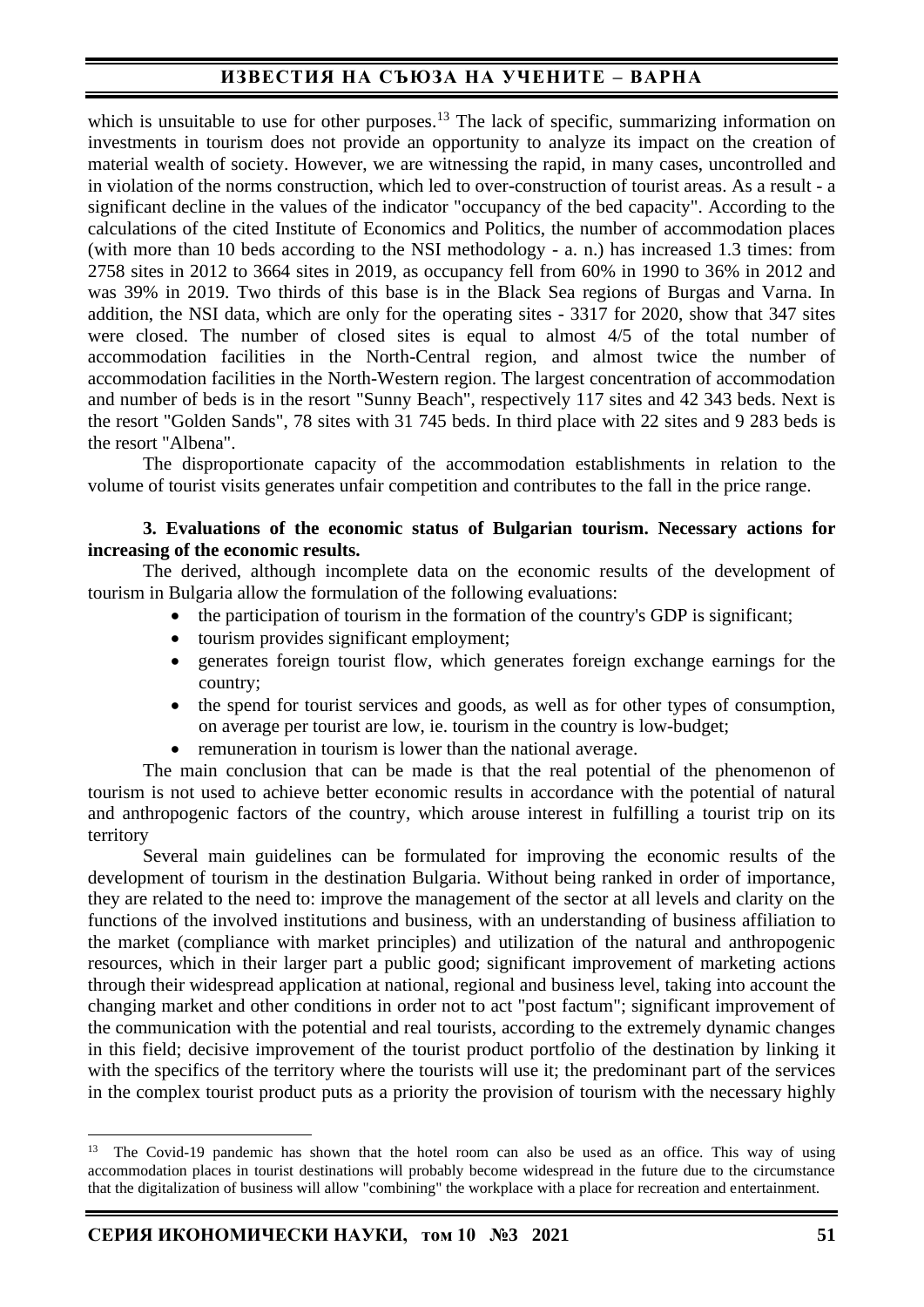## **IZVESTIA JOURNAL OF THE UNION OF SCIENTISTS - VARNA**

qualified professionals for the different types of activities. An important aspect for improving the development of tourism in the country is to make efforts to provide official, detailed, on all important indicators information through monitoring and purposeful, but constant research with a methodology that is consistent with real needs and allows the operational use of information. It is important that the large share of medium, small and micro businesses in the field of tourism be supported with the necessary information by their branch associations and by the state due to their limited financial abilities to provide it themselves. In return, they must also provide reliable information about the activity they perform.

## **Conclusion**

As paradoxical as it may seem, the shock called the "Covid-19 pandemic" showed the importance of tourism in the world and respectively in the Republic of Bulgaria. Accommodation places remained empty, passenger planes were grounded, tour operators, travel agents, tour guides, restaurateurs, tourist animators significantly reduced their activities or closed sites. Bus tourist traffic also fell sharply, cruise ships remained anchored in ports. Millions of jobs have been lost worldwide, and skilled staff reoriented to work in other economic sectors. The multiplier effect of the development of tourism collapsed, or more precisely manifested itself with a "negative" sign. A number of economic sectors, suppliers of goods and services for the formation of the complex tourist product have also reduced their activities. At the same time, the restrictions imposed on people's travel, the inability to fulfill their desired tourist trips, worsened their "individual" quality of life because tourism is always associated with fun, entertainment, relaxation, pleasant enrichment of the personality with different experiences. The status that tourism presupposes, namely - to be different from the daily routine behavior, to get rid of the inevitable obligations, even for a short time, was "crossed out" drastically and en masse. The anomaly thus formed due to a force majeure circumstance, such as the Covid-19 pandemic, further strengthened the interest of individuals in making tourist trips.<sup>14</sup> Overcoming the pandemic will give a new powerful push to the development of tourism. People will want to secure lasting, pleasant memories, based on different experiences during their tourist trips. There will be demand for a quality tourist product under favorable conditions, security and stability during the travel and stay in the selected tourist destination (s). The revival of each specific tourist business will be possible on the basis of efforts to respond on a large scale, comprehensively and quickly to the wishes, but also to a preliminary assessment of the real possibilities of potential tourists. The competition between the tourist destinations and the different tourist activities on their territories will intensify. Thus outlined, the future development of tourism poses challenges to state, public and business participants in the development of tourism in the territory of destination Bulgaria both in terms of good orientation to the emitting markets of the country and to specific measures to improve the quality of tourism products. Efforts should be focused on the effective use of information technology and channels for direct link and communication with potential tourists in order to increase the share of individual tourism. On the other hand, the filling of the disproportionately large volume of accommodation places and available beds (places with less than 10 beds should be taken into account due to the growing interest in them) in terms of volume and dynamics of the tourist flow, requires maintaining of good partnership relations with all foreign and local tour operators who know the emitting markets best. Regulations for the development of tourism need to be significantly improved (not just increased). The control over their observance for each specific tourist product, according to the nature of the resources for its creation and maintenance, must eliminate the problems between the public (state) affiliation of a large part of the resources and their market exploitation by the private business. The policy for creation and preservation of highly qualified Bulgarian specialists in the field of tourism

<sup>&</sup>lt;sup>14</sup> We are witnessing the spontaneous positioning of Zanzibar as a hit destination.